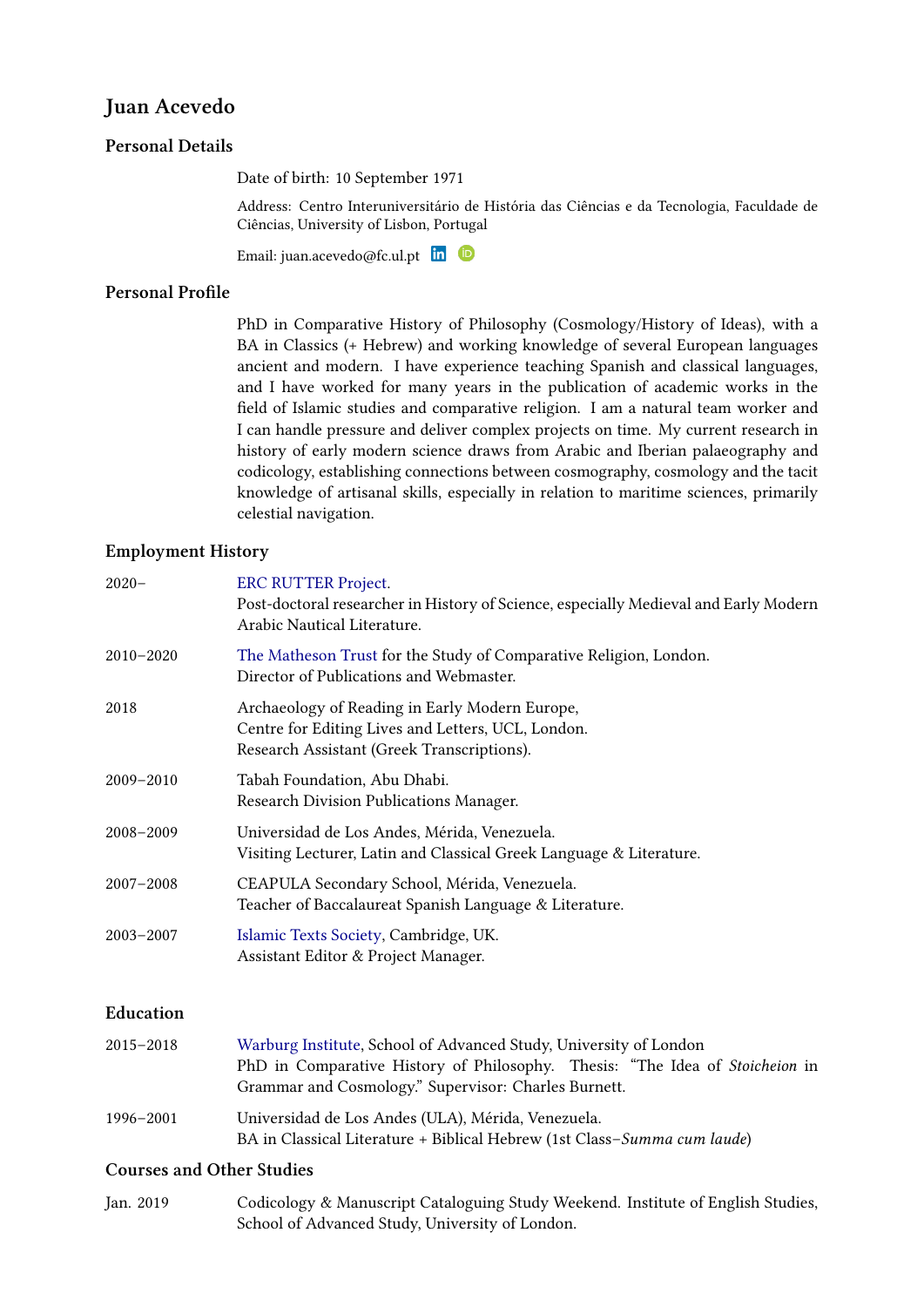| 1992-2001    | Classical Literature and Philosophy (Greek, Latin and Biblical Hebrew) under<br>Prof. J.M. Briceño Guerrero (ULA, Mérida, Venezuela). |
|--------------|---------------------------------------------------------------------------------------------------------------------------------------|
| 1989-present | Chinese Martial Arts (styles: Taichi Chuan, Tanglang Chuan, Pakua Chang).<br>Pachi Tanglang International Association.                |

## **List of Publications**

["A New Arabic Nautical Manuscript in L](http://pachitanglang.uk/)isbon". *Comparative Oriental Manuscript Studies Bulletin* 7 (2021): 9–36. https://doi.org/10.25592/uhhfdm.9620

(with Inês Bénard). *The Stars of Indian Ocean Arab Navigation*. RUTTER Technical Notes 8. Lisbon: ERC RUTTER Project, 2021. https://doi.org/10.6084/m9. figshare.14758605.v2

(with Inês Bénard). *Indian Ocean Arab Navigation Studies Towards a Global Perspective: Annotated Bibliography and Research Roadmap*[. RUTTER Technical](https://doi.org/10.6084/m9.figshare.14758605.v2) [Notes 2. Lisbon: ERC RU](https://doi.org/10.6084/m9.figshare.14758605.v2)TTER Project, 2020. https://doi.org/10.6084/M9. FIGSHARE.12389855.V1

*Alphanumeric Cosmology From Greek into Arabic: The Idea of* Stoicheia *through the Medieval Mediterranean*, Mohr Siebeck, Tübingen[, 2020.](https://doi.org/10.6084/M9.FIGSHARE.12389855.V1)

*[Book of the XXIV Philosop](https://doi.org/10.6084/M9.FIGSHARE.12389855.V1)hers* (editio minima) (bilingual edition of the *Liber XXIV* philosophorum), online publication by The Matheson Trust, London, 2015.

• See my ORCID profile for a full list of publications.

## **Talks and Presentations**

"A New [Arabic Nautical](https://orcid.org/0000-0002-5330-9672) Manuscript in Lisbon", Middle East Studies Association 2021 Annual Meeting, MESA, Quebec, 1 December 2021.

"The Common Root of Science and Religion", Master of Arts in Religion, Culture and Peace Studies, University for Peace, San José, Costa Rica, 21 October 2021.

"The Pythagorization of Geographical Space: Between Ptolemy and the Indian Ocean Arab Pilots", in 'La réception du pythagorisme au Moyen âge et à la Renaissance', Laboratoire d'études sur les monothéismes (LEM), Paris, 14 October 2021.

"*Globalizatio ex nihilo?* La globalidad científica primordial en el encuentro ibero– árabe", Congreso Internacional "La Génesis de la Globalización", University of Alicante, 23 September 2021.

"The 16th-century Portuguese *Suma Oriental* and the Arab Pilots: A Comparative *Summa Orientalis*?", 54th Seminar for Arabian Studies, Durham, UK, 11 July 2021.

"Governance and Navigation from Plato to Ibn Majid", History and Theory of International Relations Colloquium, University of Groningen, 22 April 2021.

"Science, Technique and Craft of Indian Ocean 15th-century Navigation: Arabic Terminology in Context", 66th Annual Meeting, Renaissance Society of America, USA, 21 April 2021.

"Alphanumeric Cosmology: The Grammar and Arithmetic of the Cosmos", Temenos Academy at The Royal Asiatic Society, London, 10 June 2019.

"In Praise of Forgetting: Lost and Found in 'E's and 'N's", *Being Human* Festival 2017, Warburg Institute, 25 November 2017.

"L'alphabet et la grammaire du langage de la Nature", organised by the J.M. Briceño Guerrero Association, Maison de l'Amérique Latine, Paris, 26 October 2017.